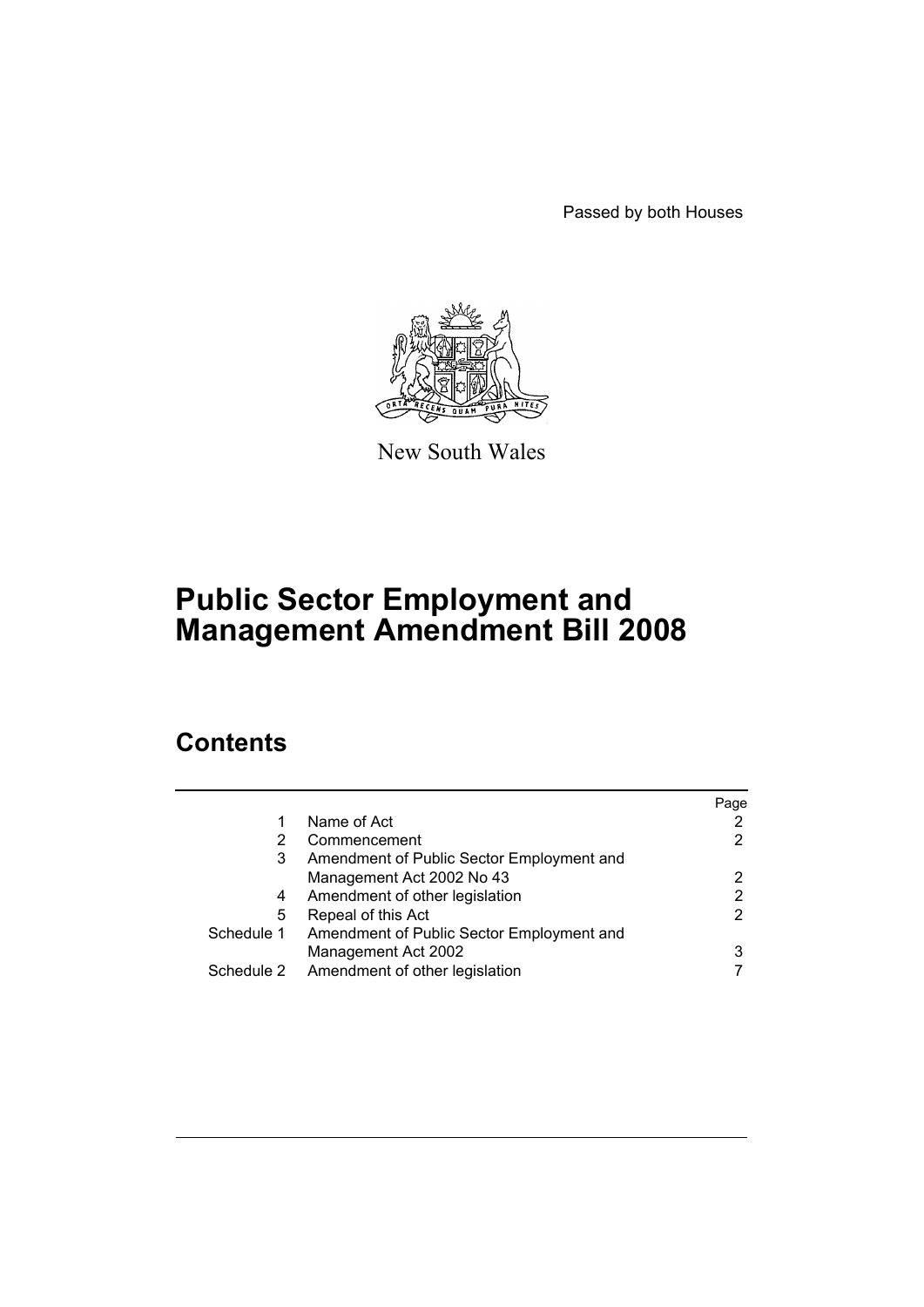*I certify that this PUBLIC BILL, which originated in the LEGISLATIVE COUNCIL, has finally passed the LEGISLATIVE COUNCIL and the LEGISLATIVE ASSEMBLY of NEW SOUTH WALES.*

*Legislative Council 2008* *Clerk of the Parliaments*



New South Wales

# **Public Sector Employment and Management Amendment Bill 2008**

Act No , 2008

An Act to amend the *Public Sector Employment and Management Act 2002* to make further provision with respect to the appointment of long-term temporary employees and persons on long-term secondments, the advertising of public service positions and the use of eligibility lists; and for other purposes.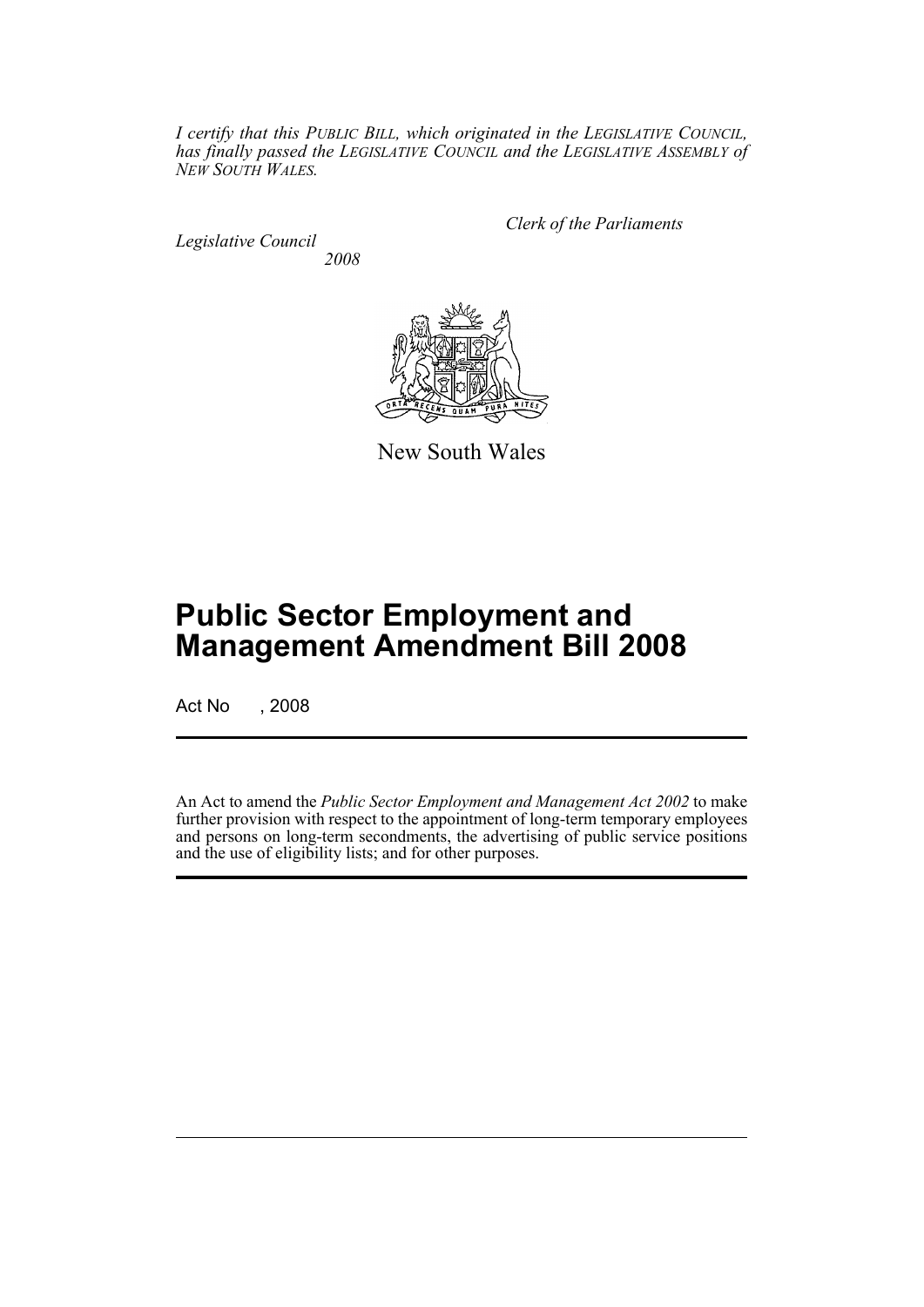## <span id="page-2-0"></span>**The Legislature of New South Wales enacts:**

## **1 Name of Act**

This Act is the *Public Sector Employment and Management Amendment Act 2008*.

## <span id="page-2-1"></span>**2 Commencement**

This Act commences on the date of assent to this Act.

#### <span id="page-2-2"></span>**3 Amendment of Public Sector Employment and Management Act 2002 No 43**

The *Public Sector Employment and Management Act 2002* is amended as set out in Schedule 1.

## <span id="page-2-3"></span>**4 Amendment of other legislation**

The Act and Regulation specified in Schedule 2 are amended as set out in that Schedule.

## <span id="page-2-4"></span>**5 Repeal of this Act**

- (1) This Act is repealed on the day following the day on which this Act commences.
- (2) The repeal of this Act does not, because of the operation of section 30 of the *Interpretation Act 1987*, affect any amendment made by this Act.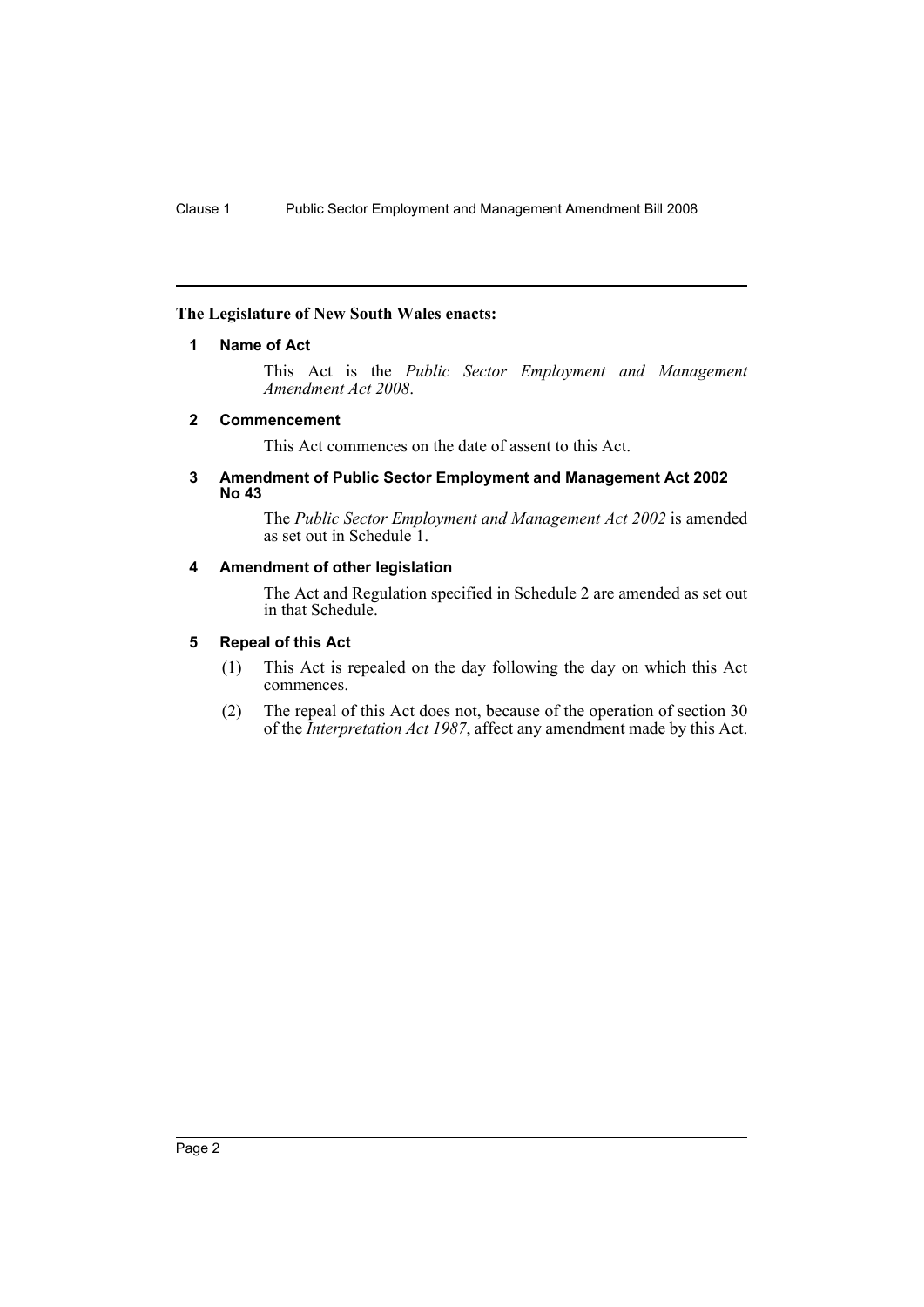Amendment of Public Sector Employment and Management Act 2002 Schedule 1

## <span id="page-3-0"></span>**Schedule 1 Amendment of Public Sector Employment and Management Act 2002**

(Section 3)

## **[1] Section 3 Definitions**

Omit the definition of *Public Sector Notices* from section 3 (1).

## **[2] Section 18 Advertising vacancies**

Omit "in the Public Sector Notices and in such other" from section 18 (1). Insert instead "on the NSW Government's recruitment website and in such".

#### **[3] Section 20 Eligibility lists**

Omit section 20 (3). Insert instead:

(3) An eligibility list for a position remains current for 12 months after the list was created.

## **[4] Section 20 (5) and (5A)**

Omit section 20 (5). Insert instead:

- (5) An eligibility list is applicable not only to the position in relation to which it was created (*the relevant position*) but also:
	- (a) to any other position in the Department that the appropriate Department Head determines the list should be applicable to on the basis that the other position is substantially the same as the relevant position, and
	- (b) to any other position in another Department that the Department Head for that Department determines the list should be applicable to on the basis that the other position is substantially the same as the relevant position.
- (5A) Any such determination by the Department Head may be made at any time during the currency of the eligibility list.

## **[5] Section 20 (7)**

Omit the subsection.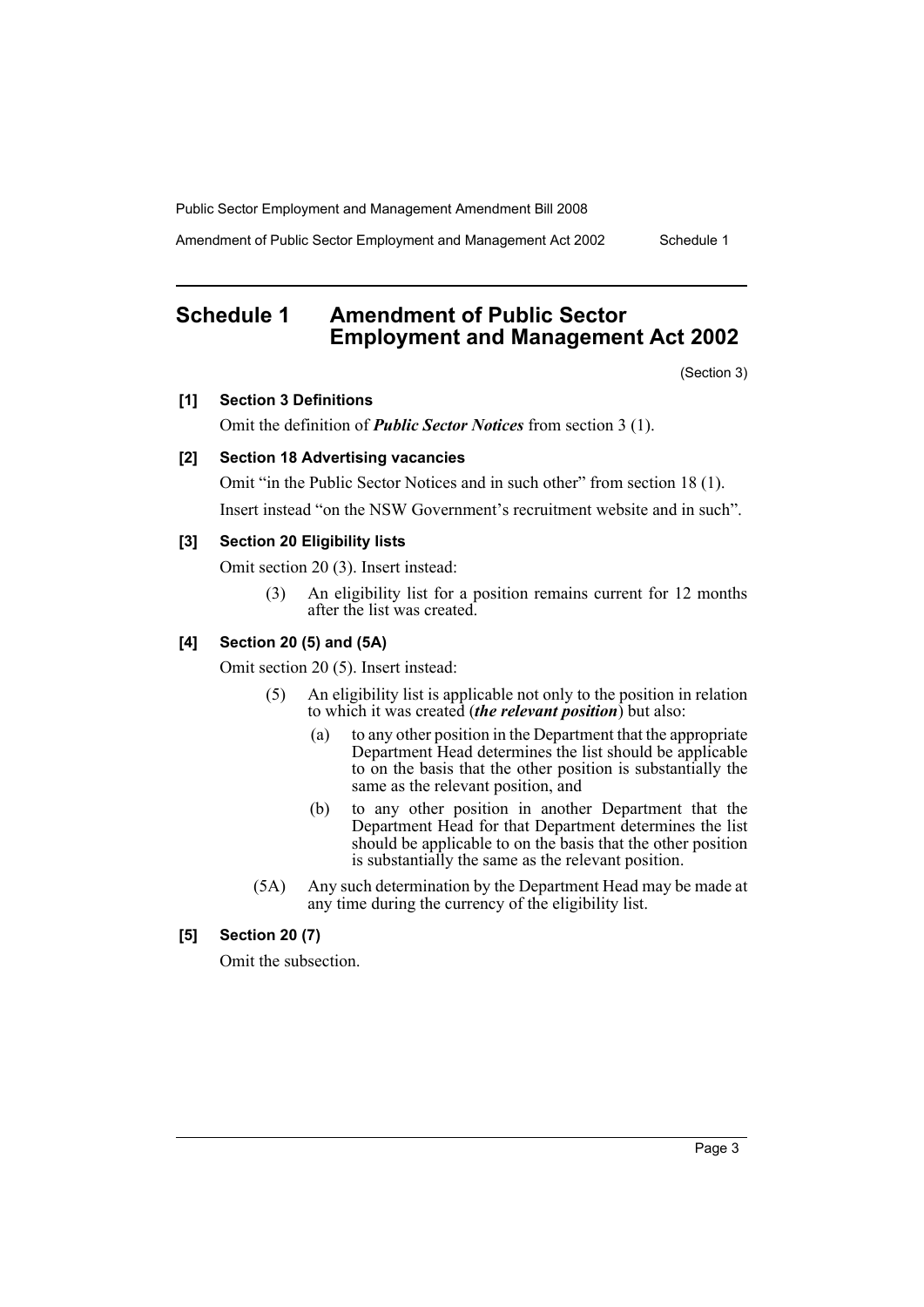Schedule 1 Amendment of Public Sector Employment and Management Act 2002

#### **[6] Section 21 Appointments subject to promotion appeal**

Insert at the end of section 21 (2):

**Note.** See section 19 of the *Government and Related Employees Appeal Tribunal Act 1980* which requires the appropriate Department Head to cause notice of the proposed appointment to be published and distributed to employees.

#### **[7] Section 21 (3)**

Omit the subsection.

## **[8] Section 23 Appointments on probation**

Omit "this Part" from section 23 (1). Insert instead "this Act".

#### **[9] Section 31 Appointment of long-term employees to officer positions**

Omit section 31 (3) (a). Insert instead:

- (a) the employee must, at some stage of the temporary employment, have been selected to perform duties at a grade that is the same as (or similar to) the grade of the position concerned (whether or not the duties of the position are substantially the same as the duties performed during the temporary employment),
- (a1) the employee was performing duties at that grade following some form of open competition that involved the selection of the employee as the person who, in the opinion of the Department Head, had the greatest merit among the candidates concerned,

#### **[10] Section 31 (3) (e)**

Omit the paragraph.

#### **[11] Section 86 Temporary staff transfers (secondments)**

Insert after section 86 (6):

- (6A) The head of the host agency may appoint the person who becomes an employee of the agency under subsection (6) (*the relevant person*) to a position in the agency (*the new position*) that is:
	- (a) at the same grade as (or at a grade similar to) the relevant person's original position in the home agency, or
	- (b) at any grade higher than the relevant person's original position in the home agency.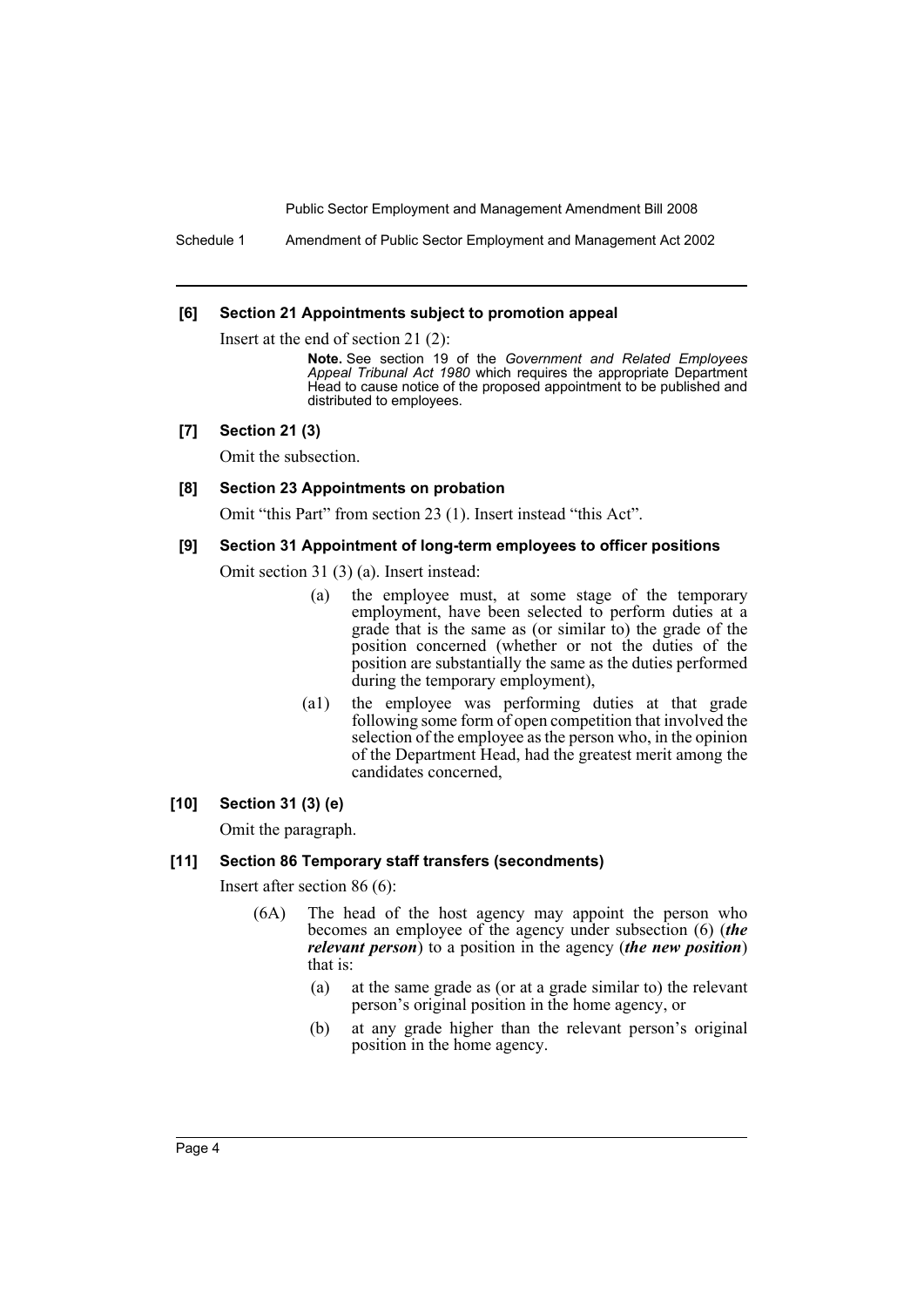Amendment of Public Sector Employment and Management Act 2002 Schedule 1

- (6B) The new position may, but need not, be advertised. Accordingly, if the new position is a position in the Public Service and it is not advertised, an appointment under subsection (6A) is not an appointment to which section 19 applies.
- (6C) If the relevant person is appointed to the new position, the head of the host agency may decide to make the appointment without requiring the person to serve any period of probation.
- (6D) The relevant person may be appointed to the new position only if each of the following requirements is satisfied:
	- (a) the rate of salary or wages payable to the person at the time of appointment to the new position must not exceed the maximum rate payable for Grade 12, Administrative and Clerical Division, of the Public Service,
	- (b) the head of the host agency must be satisfied that ongoing work is available in respect of the person in the agency,
	- (c) the head of the host agency must be satisfied that the person has the relevant skills, qualifications, experience, work performance standards and personal qualities to enable the person to perform the duties of the new position.
- (6E) Without limiting subsection (6D), if:
	- (a) the grade of the new position is higher than the grade of the relevant person's original position in the home agency, and
	- (b) the new position has not been advertised,

the relevant person may be appointed to the new position only if the person has been performing duties in the host agency at a grade that is the same as (or similar to) the grade of the new position and was performing those duties following some form of open competition that involved the selection of the person as the person who, in the opinion of the head of the host agency, had the greatest merit among the candidates concerned.

#### **[12] Schedule 4, Savings, transitional and other provisions**

Insert at the end of clause 1 (1);

*Public Sector Employment and Management Amendment Act 2008*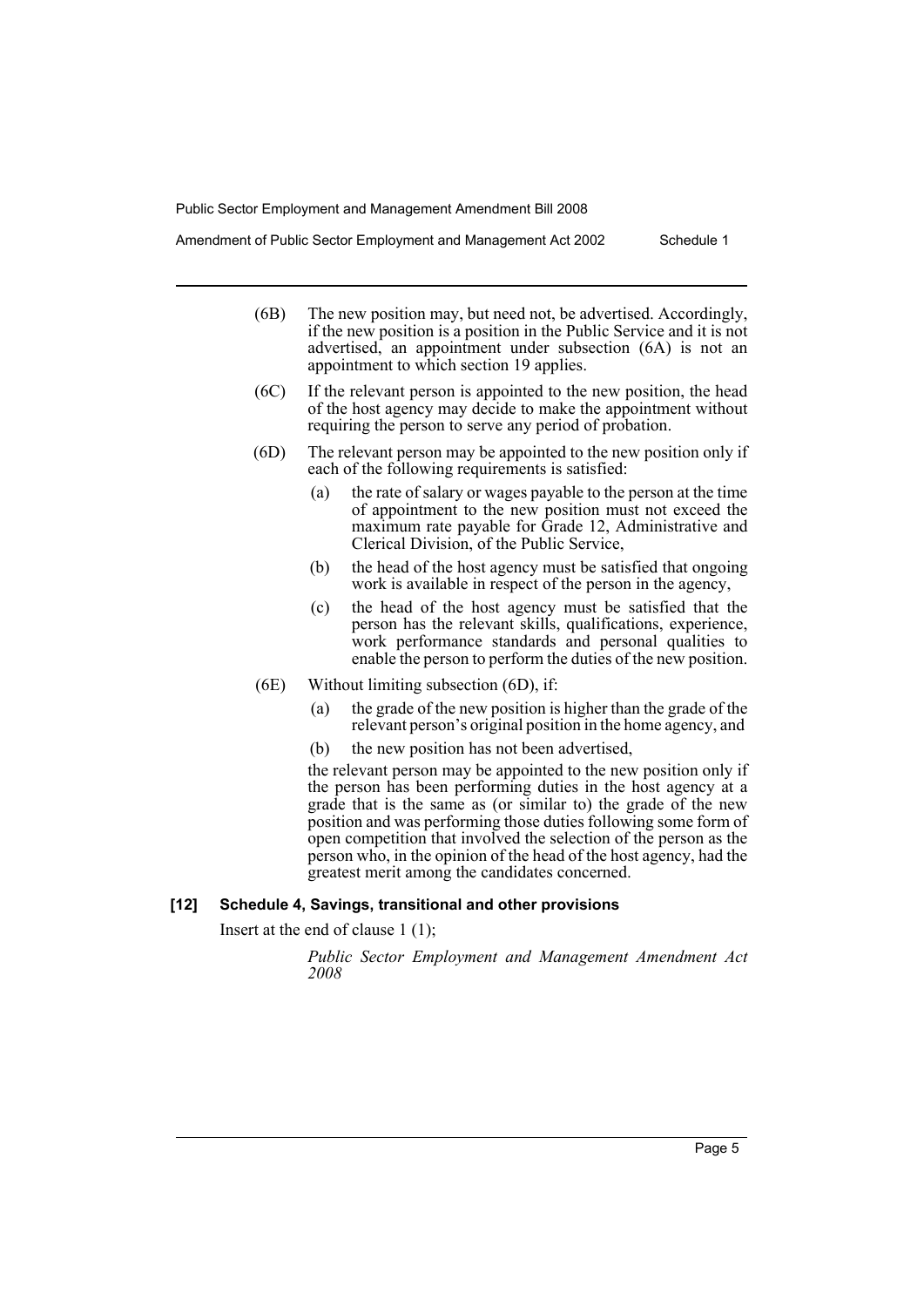Schedule 1 Amendment of Public Sector Employment and Management Act 2002

## **[13] Schedule 4, Part 5**

Insert after Part 4:

## **Part 5 Provisions consequent on enactment of Public Sector Employment and Management Amendment Act 2008**

## **27 Operation of amendments**

(1) In this clause, *amending Act* means the *Public Sector Employment and Management Amendment Act 2008*.

## (2) **Existing eligibility lists**

Section 20, as amended by the amending Act, extends to eligibility lists having effect immediately before the commencement of those amendments.

## (3) **Existing temporary employees**

Section 31, as amended by the amending Act, extends to persons employed as Departmental temporary employees as at the commencement of those amendments.

## (4) **Existing secondments**

The amendment to section 86 made by the amending Act extends to a person who, as at the commencement of that amendment, is the subject of an employee-initiated temporary transfer under that section but who has not yet become an employee of the host agency concerned.